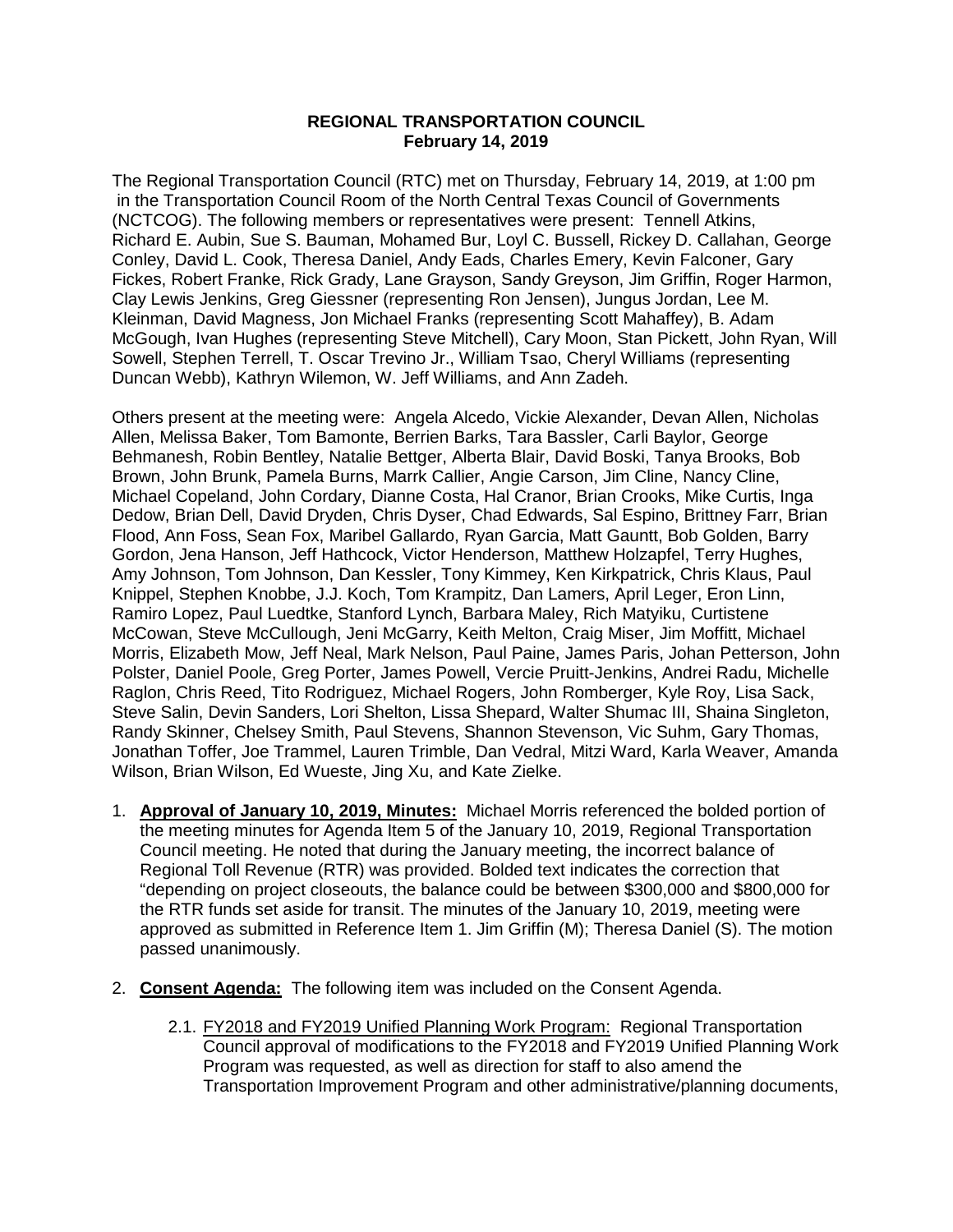as appropriate, to reflect the approved modifications. The proposed amendments were provided in Electronic Item 2.1.1, and additional information was provided in Electronic Item 2.1.2.

A motion was made to approve the item on the Consent Agenda. Theresa Daniel (M); Kathryn Wilemon (S). The motion passed unanimously.

- 3. **Orientation to Agenda/Director of Transportation Report:** Michael Morris discussed the results of the recent cash flow stress test due to the partial federal government closure. He noted that the financial revolver created in the event that surface transportation reauthorization was ever delayed was used to pay invoices until federal reimbursements were received. In addition, he noted that the Irving Transportation Summit will be held in September and that the September 12 Regional Transportation Council (RTC) meeting will potentially be integrated into the Summit. Related to US 75 Technology Lanes, a copy of the Federal Highway Administration's response to the proposed options for implementation of the project was distributed at the meeting in Reference Item 3.11. He noted that Collin County is working with the new congressional delegation from the area, State legislators, and local governments along the corridor to reach consensus. North Central Texas Council of Governments staff has been invited by the Texas Department of Transportation to participate on a conference call with the new congressional representatives on the history of the project and potential options. Staff will continue to provide updates to members as staff works to gain consensus on the corridor. Mr. Morris congratulated Pete Kamp and Marcus Knight on their appointments to the North Texas Tollway Authority Board of Directors. Information on the Regional Energy Survey was provided in Electronic Item 3.1, air quality funding opportunities for vehicles were provided at [www.nctcog.org/trans/quality/air/funding](http://www.nctcog.org/trans/quality/air/funding-and-resources/fundingvehicle)[and-resources/fundingvehicle,](http://www.nctcog.org/trans/quality/air/funding-and-resources/fundingvehicle) and Dallas-Fort Worth Clean Cities events were provided at [www.dfwcleancities.org/dfw-clean-cities-meetings.](http://www.dfwcleancities.org/dfw-clean-cities-meetings) Details on the Dallas-Fort Worth Clean Cities annual survey were provided at [www.dfwcleancities.org/annualreport.](http://www.dfwcleancities.org/annualreport) A flier announcing the launch of the Celebrating Leadership in Development Excellence Award applications was provided in Electronic Item 3.2. Electronic Item 3.3 includes the latest east/west equity report, and the latest high-occupancy vehicle subsidy report was provided in Electronic Item 3.4. January online comment opportunity minutes were provided in Electronic Item 3.5. Electronic Item 3.6 contained a copy of the February public meeting notice. The Public Comments Report was provided in Electronic Item 3.7, recent correspondence in Electronic Item 3.8, recent news articles in Electronic Item 3.9, and recent press releases in Electronic Item 3.10. Transportation partner progress reports were distributed at the meeting.
- 4. **Performance Measures Setting: Roadway Safety and Transit Asset Management Targets for 2019-2022:** Sonya Landrum presented proposed 2018-2022 performance targets for Roadway Safety. In December 2017, the Regional Transportation Council (RTC) approved the 2018 performance measure targets for Roadway Safety and Transit Asset Management. At that time, a regional safety position was established stating that even one death on the transportation system is unacceptable. Regional performance-based planning efforts were highlighted, which are incorporated into the daily planning process and that assist staff with project selection and funding recommendations. The Texas Department of Transportation's (TxDOT) 2018 and 2019 performance targets, along with target projections for the Dallas-Fort Worth region, were also highlighted. Information presented showed the proposed target reduction schedule through the year 2022, which will result in a 2 percent reduction in the total number of fatalities, fatality rate, total number of serious injuries, serious injury rate, and the total number of bike and pedestrian fatalities and serious injuries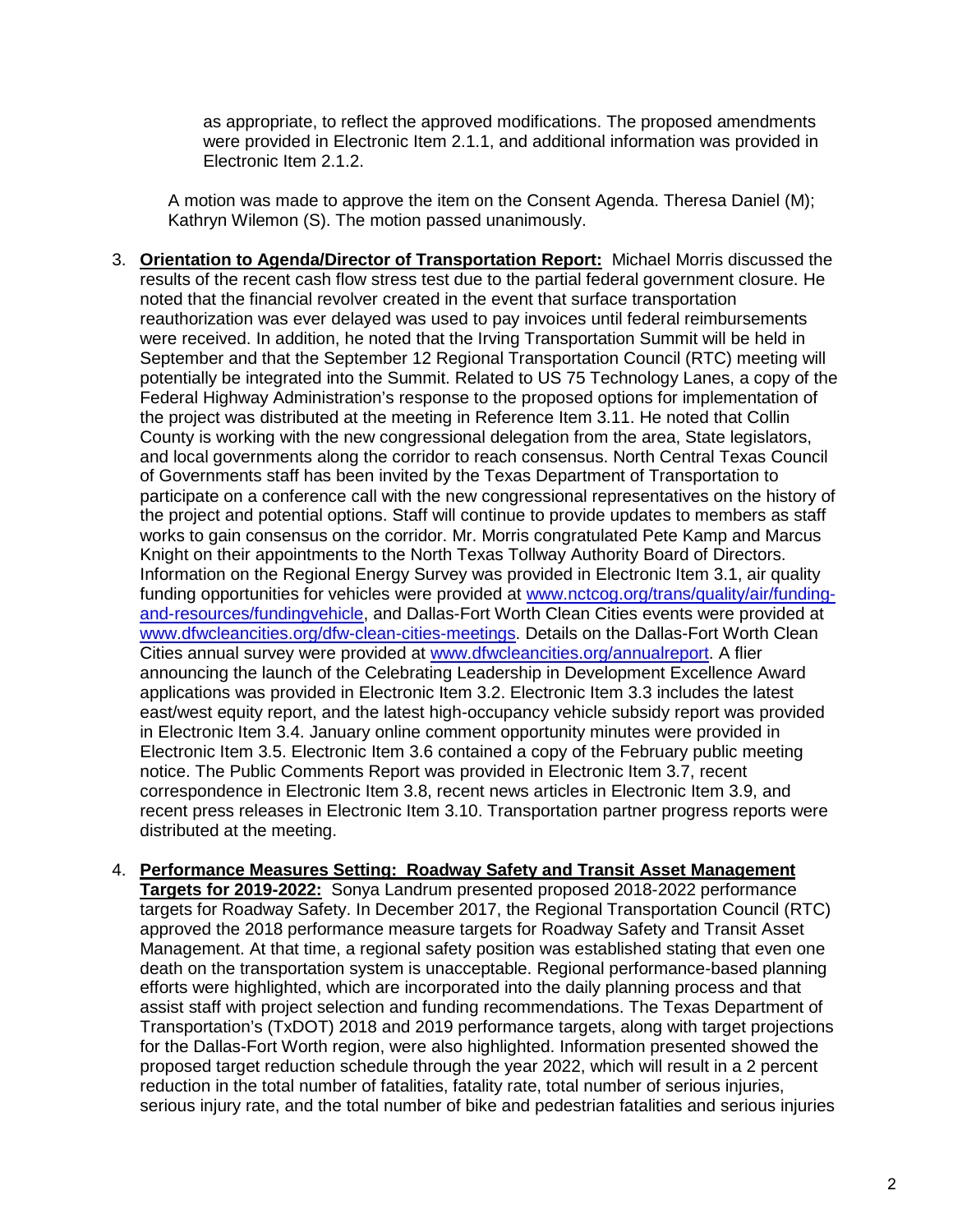combined covering all roadway types. She noted that as part of the requested action, staff recommended adoption of RTC Resolution R19-01, provided in Reference Item 4.1, that states RTC support of 2018-2022 safety performance targets as adopted by TxDOT and affirms the regional safety position that even one death is unacceptable.

Shannon Stevenson presented an overview of the recommendations for Transit Asset Management regional targets. Transit Asset Management helps prioritize funding based on the condition of transit assets to achieve or maintain transit networks in a state of good repair. Performance targets adopted in 2017 were highlighted, and Ms. Stevenson noted that staff proposed to approve the same targets for 2019-2022. The RTC's primary emphasis area is rolling stock (transit vehicles) and secondary is infrastructure (rail track). For all categories (rolling stock, infrastructure, equipment, and facilities), targets were adopted as zero for each of the metrics meaning that no assets have exceeded their useful life. Fiscal Year (FY) 2017 rolling stock performance compared to the FY2018 targets were highlighted. She noted that the 2017 performance measures were developed using National Transit Database data, and that 2018 data is not yet available. The performance of infrastructure, equipment, and facilities will be available starting in 2018 when reporting on the condition of those transit asset categories became mandatory. The commuter rail passenger coach percentage is elevated because it includes several assets that were rebuilt near the end of their useful life. Ms. Stevenson noted that staff will be working with transit agencies to ensure there are consistent definitions and a better understanding on how each category is being defined, which is anticipated to decrease the percentages. Staff will also continue to coordinate with transit providers to develop consistent transit asset management definitions and targets and possibly adopt enhanced performance measures. In addition, staff will also observe the data and adjust actions based on that performance. She noted that Reference Item 4.2 includes an RTC resolution reaffirming Transit Asset Management regional targets and supporting targets for 2019-2022. Additional information was provided in Electronic Item 4.3. An overview of the requested action was provided. A motion was made to reaffirm support for TxDOT's Safety performance targets for 2018, approve the TxDOT targets for 2019-2022, and reaffirm the regional safety position that even one death is unacceptable as documented in Reference Item 4.1. Action also include approval to reaffirm Transit Asset Management regional targets for 2018 and to adopt the 2019- 2022 Transit Asset Management targets to be the same as the 2018 targets as documented in Reference Item 4.2. Clay Lewis Jenkins (M); Jungus Jordan (S). The motion passed unanimously.

5. **2019 Infrastructure for Rebuilding America Discretionary Grant Program:** Jeff Neal provided an overview of staff recommendations for applications to the 2019 Infrastructure for Rebuilding America (INFRA) Discretionary Grant program authorized under the Fixing America's Surface Transportation Act. Approximately \$855 million-\$902.5 million in Fiscal Year (FY) 2019 is available nationwide. A copy of the Notice of Funding Opportunity was provided in Electronic Item 5.1. Key program objectives and eligible applicants/projects were highlighted, as well as project merit criteria. The regional project selection methodology was also highlighted and includes consideration of projects in the east and west subregions, project readiness and prioritization, partnership opportunities, feedback from recent discretionary grant project submittals, locations with potential to maximize nonfederal revenue leverage, projects with exposed corridor segments or advance phasing options, and projects with significant economic development opportunities. Mr. Neal noted that members were provided with supplement information by email that included detail of proposed projects. A copy of the material was also distributed at the meeting in Reference Item 5.3. Three project applications were proposed for the INFRA grant program. The first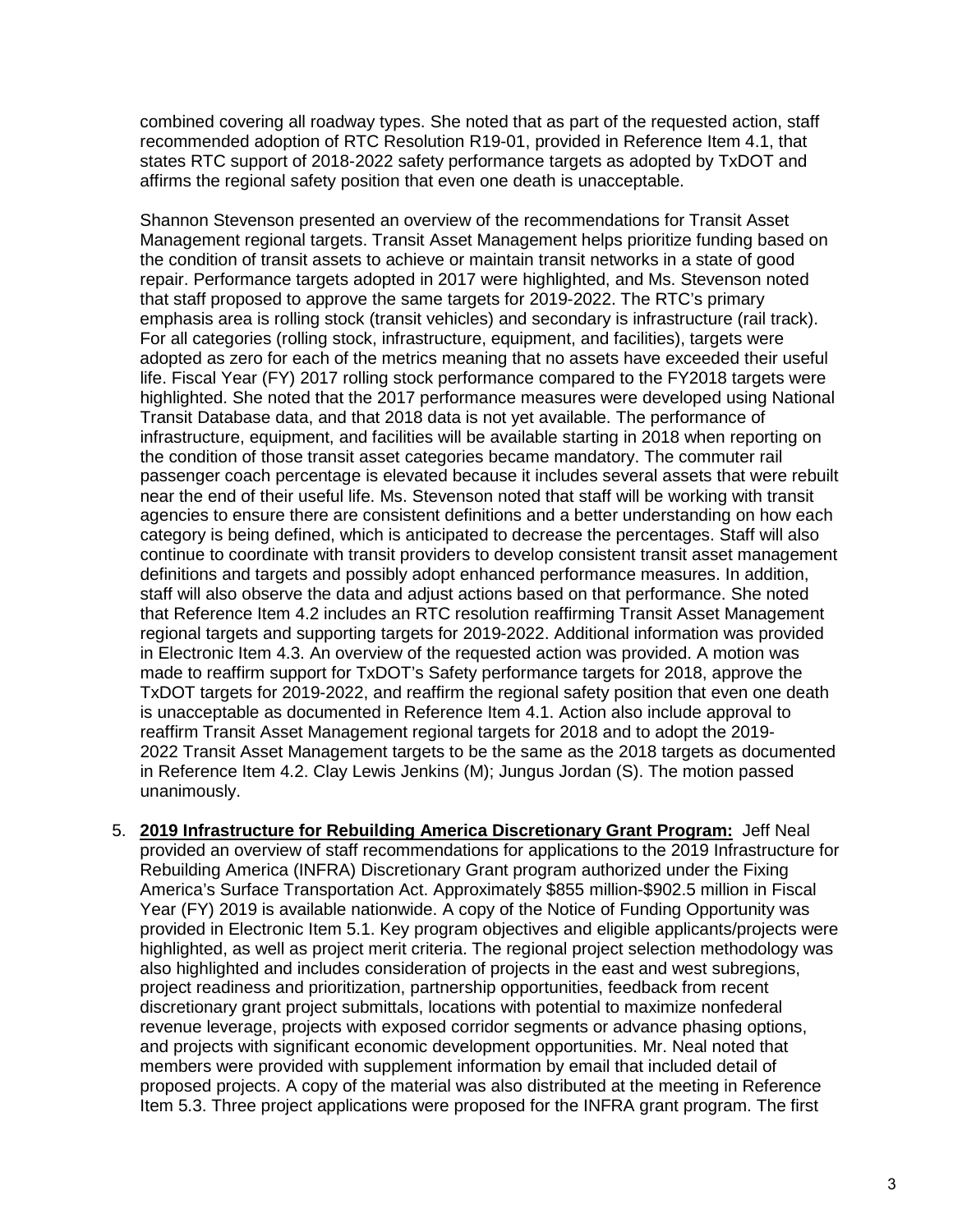project is the North Texas Multimodal Operations Velocity Efficiency and Safety (MOVES) Program. The seven proposed project locations will help to improve efficiency, provide additional capacity through double tracking and additional siding, improve design speed, and include advanced design and engineering for future phases. He added that this program includes Clear Path technology that coordinates train operations and scheduling to identify opportunities to improve overall system operations throughout the rail network. The second proposed project is the IH 30 Lake Ray Hubbard Bridge in Rockwall County. Tying into a current project to add frontage roads in far eastern Dallas County between Bass Pro Drive to Dalrock Road, this project will extend frontage roads from Dalrock Road to Horizon Road allowing completion of the full four-mile lake crossing. This will allow for important redundant capacity when there are incidents on the main lanes, will include bicycle/pedestrian elements consistent with Mobility 2045, and will also set the stage for future added generalpurpose lanes across the bridge. The third project addresses performance measures for bridges in poor condition on the National Highway System (NHS) to expedite the accomplishment of bridge goals. The North Texas Partnership Towards NHS Bridge Performance Goals project would use awarded INFRA funds and existing allocated funds to improve bridges in the most deficient conditions, as well as improve the overall state of good repair. Projects include seven in the Texas Department of Transportation (TxDOT) Dallas District, three projects in the TxDOT Paris District, and four in the TxDOT Fort Worth District for approximately \$190 million in system improvements. The timeline for the INFRA grant effort was reviewed. Mr. Neal noted that applications are due on March 4, 2019, and that the North Central Texas Council of Governments is seeking letters of support.

Michael Morris discussed staff's strategy for the selection of projects to be included in each of the three applications. Rickey D. Callahan asked for an explanation of the project numbers used for the rail projects. Jeff Hathcock noted that the numbers represent the project locations: 1) double tracking and adding additional sidings at Hebron in Irving, 2) adding additional siding and replacing the Elm Fork bridge at Gribble in Irving, 3) the Irving wye double tracking and geometry updates, 4) a continuation of the Irving wye geometry updates with double tracking, 5) design for the Stemmons Freeway Bridge replacement, 6) Stemmons Freeway to Medical Market Center double tracking along with Knights Branch Bridge/Inwood Bridge/and Obsession Bridge replacements, and 7) design for the double tracking at North Junction to Union Station. Clay Lewis Jenkins asked what staff has done to reach out to the councilmembers in Dallas and Irving who represent the project location areas to determine project concurrence. Mr. Hathcock noted that staff has been in constant contact with Dallas Area Rapid Transit and the Trinity Railway Express and noted that these improvements have been planned for some time. Mr. Jenkins clarified that he was asking about confirmation with the local elected officials representing the communities directly impacted. Lee M. Kleinman reemphasized that there would be no freight on the Cotton Belt corridor. In addition, he noted that he did not see how the proposed projects were helping congestion levels in the core areas such as high-density areas of Dallas and added that he would like to see if there are some opportunities to address those areas. Jungus Jordan asked for details on the Clear Path technology. Mr. Morris noted that Clear Path technology is an application that helps railroads plan the movement of trains in Chicago. The technology is independent of dispatch and Positive Train Control. Sandy Greyson agreed that communication with impacted local elected officials is beneficial and that some Dallas councilmembers were surprised to see the proposed projects. A motion was made to approve projects proposed for submittal by the North Central Texas Council of Governments to the 2019 Infrastructure for Rebuilding America Discretionary Grant program: 1) North Texas Multimodal Operations, Velocity, Efficiency and Safety Program; 2) IH 30 Rockwall County Lake Ray Hubbard Bridge; and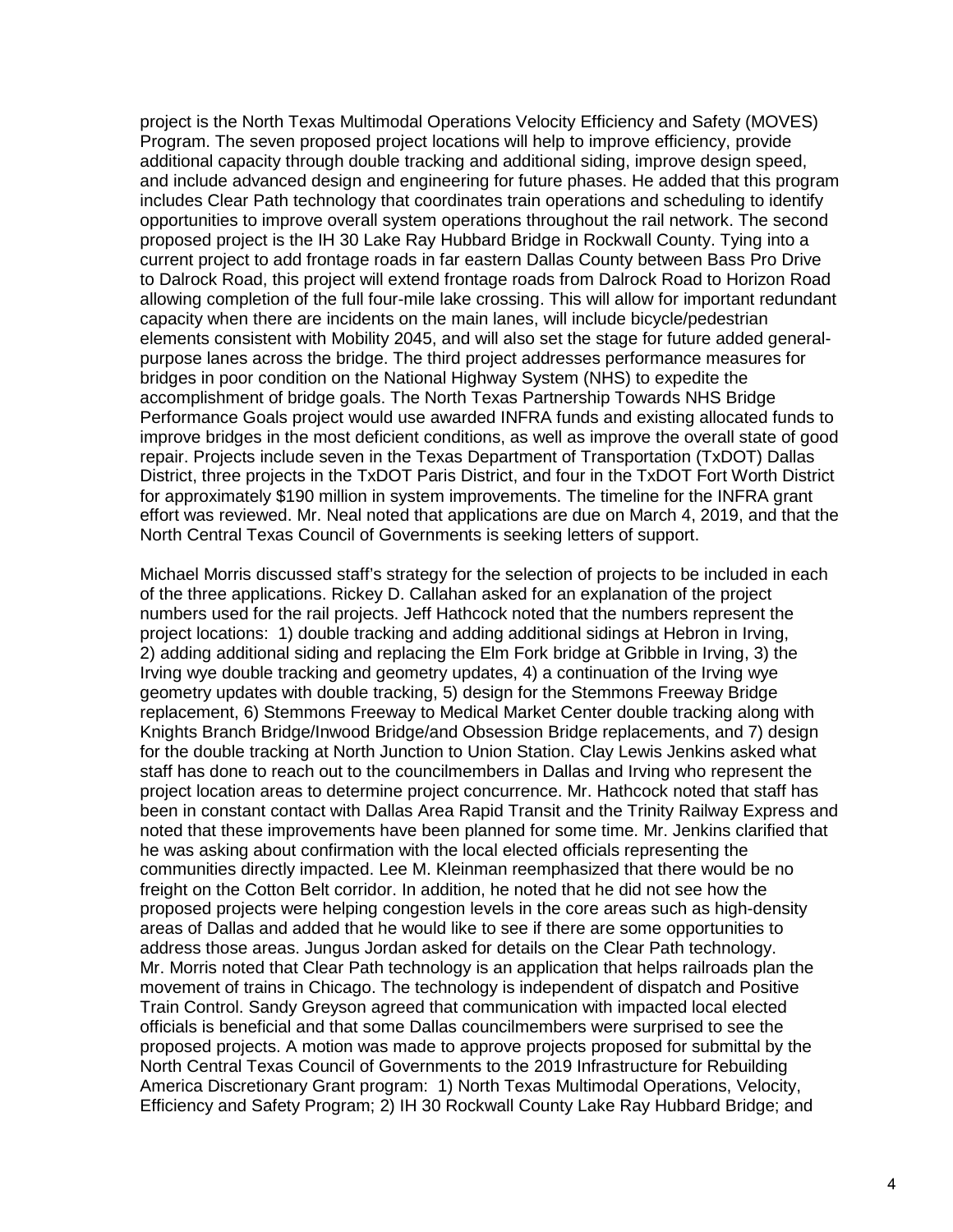3) North Texas Partnership Toward Accomplishment of National Highway System Bridge Performance Goals. Approval is contingent on staff confirmation that directly impacted city councilmembers and city managers' offices for the seven rail projects concur with the proposed projects. Staff will report the disposition of the projects at the March 14, 2019, Regional Transportation Council meeting. Action also included approval to direct staff to administratively amend the Transportation Improvement Program, Statewide Transportation Improvement Program, and other planning/administrative documents to include the INFRA projects if selected. Clay Lewis Jenkins (M); Sandy Greyson (S). The motion passed unanimously.

6. **Legislative Update:** Rebekah Hernandez provided an update on federal legislative actions. Related to the recent partial federal government shutdown, a continuing resolution was passed that extends Fiscal Year (FY) 2018 funding levels through February 15, 2019. The text of a compromise bill was released on February 13, 2019, that keeps spending levels nearly the same and a vote by both chambers is expected by the end of the day. She noted that the White House has yet to confirm if the President will sign the bill. In addition, Congress has held two committee hearings related to transportation. First, the House Transportation and Infrastructure Committee met on February 6, 2019, and heard testimony on the importance of transportation revenue increases. Many committee members showed general support for a gas tax increase. A vehicle miles traveled (VMT) fee was also discussed and it was noted that support for a VMT fee must also come with support for electric vehicle charging infrastructure. The Senate Commerce, Science, and Transportation Committee met on February 13, 2019. All witnesses supported a gas tax increase or VMT user fee. However, not all members on the Senate were supportive. Some had concerns that a gas tax is regressive and that it was being used for non-interstate or bicycle/pedestrian projects. Senators supported safety for roads, bridges, and maintenance of those projects. She also noted that the Congressional Budget Office released its annual Budget and Economic Outlook in January that shows a 10-year projection of gas tax revenues. While there is still a decline, it is expected to slightly slow compared to last year's report due to the pending repeal of Obama CAFÉ standards. Ms. Hernandez also provided an update on State legislative actions. Since the last Regional Transportation Council (RTC) meeting, the House and Senate released their versions of the 2-year statewide budget; HB1 and SB1. The two budgets are about \$4 billion apart, with most differences seen in education funding. Regarding transportation, Texas Department of Transportation funding for each bill is similar and includes funding for Proposition 1 and Proposition 7. Related to air quality programs included in the RTC Legislative Program, both sides agree on total funding for the Texas Emissions Reduction Plan (TERP), but funding for the Low Income Repair and Replacement, Assistance Program (LIRAP) and Local Initiative Projects (LIP) of \$96.6 million is only included in HB 1. Ms. Hernandez also highlighted new committee members for both the Senate and House in which most bills of interest to the North Central Texas Council of Governments are heard. Bill topics of interest were also highlighted. She noted that approximately 12 bills related to TERP have been filed. Some extend funding, while other bills propose changes such as opening the program to greater participation or repealing portions of the program. Bills have also been filed that would amend LIRAP and LIP. Draft language has been developed to modernize the LIP program, but a bill has not yet been filed. Related to Comprehensive Development Agreements, three bills have been filed that include projects in various locations. She noted that there have been some bills filed related to removing tolls once projects are paid or holding a vote in an area on whether or not to have tolls. In addition, approximately 15 bills have been filed on high-speed rail that range from amending statute related to conducting surveys or buying land to creating a joint committee in the legislature to evaluate the feasibility of a project. A couple of transportation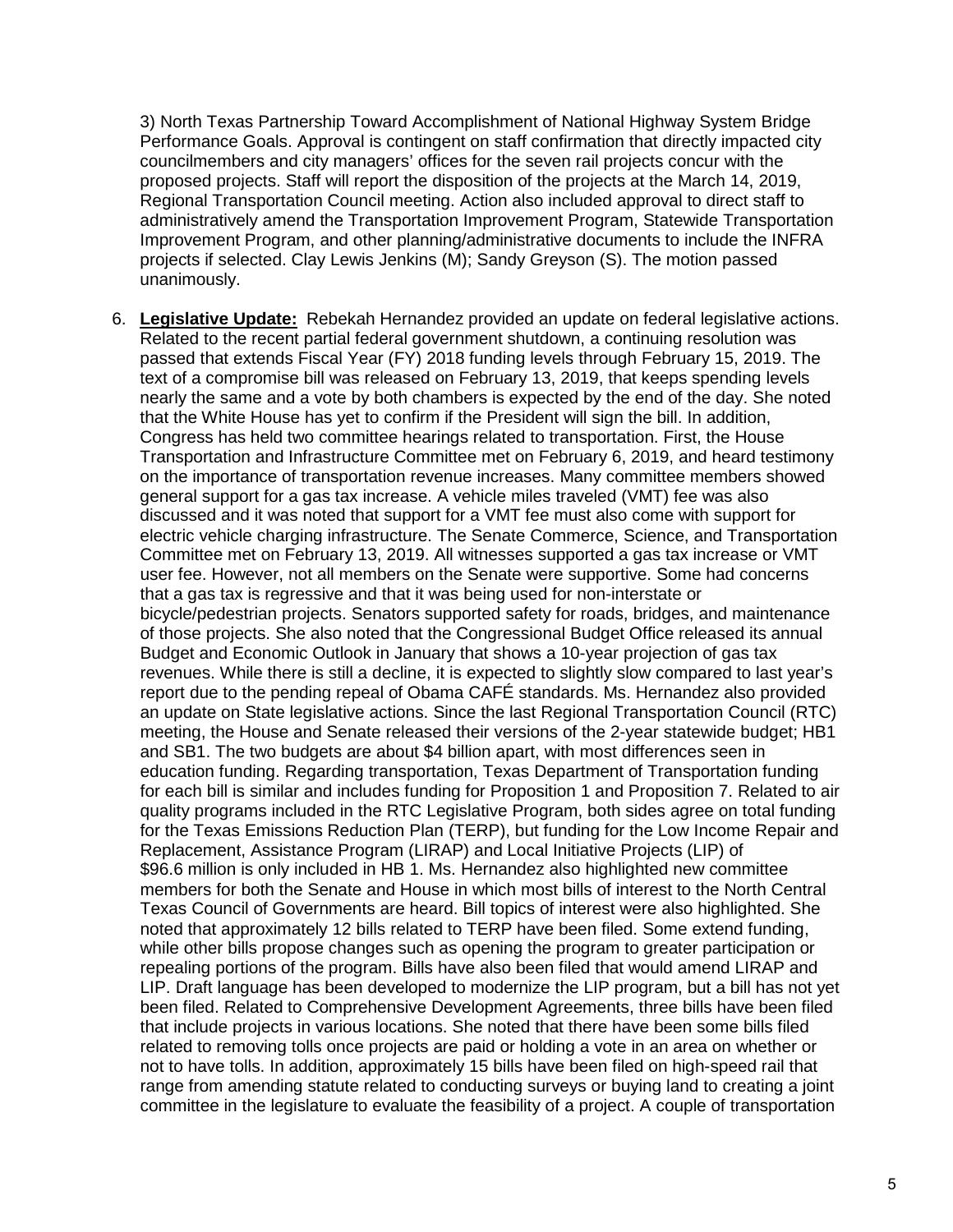revenue bills have been filed that would propose to increase the portion of the motor vehicle sales tax that goes to the State Highway Fund, as well as another that proposes to invest a portion of the rainy day fund. Related to safety, she noted that numerous bills have been filed regarding stricter provisions on the use of cell phones when driving and red-light cameras. Bills have also been filed related to autonomous vehicles and Unmanned Aircraft Systems. Ms. Hernandez noted that some bills have been referred to committee, but that no action or committee hearings have occurred. Staff will continue to provide updates to members throughout the legislative session. No action was requested for this item.

- 7. **Unmanned Aircraft Systems Safety and Integration Task Force:** Natalie Bettger provided an overview of the North Central Texas Council of Governments (NCTCOG) Unmanned Aircraft Systems (UAS) Safety and Integration Task Force initiated in October 2018. The goal of the task force is to initiate discussions on how to safely and efficiently integrate UAS into the Dallas-Fort Worth airspace and mitigate reckless UAS operations. Members of the task force include airports, military bases, public safety entities, UAS industry representatives, NCTCOG staff from multiple departments, cities, counties, the Texas Department of Transportation, the Federal Aviation Administration, and universities. The structure of the task force is focused on education, legislation, training, airspace integration, and public awareness. In addition, working groups have been established and met in January 2019 to identify and recommend resolutions for issues and challenges. Ms. Bettger noted that the next UAS Safety and Integration Task Force meeting is scheduled for February 18, 2019, and the next working groups meetings are schedule for February 27, 2019. Members interested in joining the task force or working groups were asked to contact staff. In addition, Ms. Bettger noted that NCTCOG is working on a procurement document to identify instructors to help provided training at Know Before you Fly Workshops in order to better educate commercial and recreational UAS users.
- 8. **Federal-State Partnership for State of Good Repair Program Grant:** Shannon Stevenson presented information on the Federal-State Partnership for State of Good Repair Program funding opportunity. In November 2018, the Federal Railroad Administration (FRA) announced a Notice of Funding Opportunity which was provided in Electronic Item 8.1. Approximately \$272 million is available to reduce the state of good repair backlog and improve intercity passenger rail performance. Four types of projects are eligible: 1) replace existing assets in-kind, 2) replace existing assets with assets that increase capacity or provide a higher level of service, 3) bring existing assets into a state of good repair, and 4) ensure that service can be maintained while existing assets are brought to a state of good repair. Preference will be given to joint applications and applications with 50 percent or greater non-federal match from multiple sources, as well as applications that meeting the key objectives of the United States Department of Transportation. Ms. Stevenson noted that the proposed candidate project is Trinity Railway Express Corridor Improvements. The project includes components related to improvement on railroad assets state of good repair, corridor capacity, system performance, safety, and others. In addition, the project is a shared corridor of intercity passenger and commuter rail. There is also strong regional interest and well-established partnerships through recent or concurrent discretionary grant project submittals that include Dallas Area Rapid Transit, Trinity Metro, BNSF Railway, and Amtrak. Two projects are proposed along the TRE corridor: 1) double tracking from Handley Ederville Road to Precinct Line Road and bridge replacement at Rock Creek, Walkers Creek, and Mesquite Creek and 2) double tracking from Medical Market Center to Stemmons Freeway Bridge and bridge replacement at Obsession, Inwood, and Knights Branch. She noted that the second project is also included in one of the INFRA grant applications presented earlier in the meeting, and both programs allow for dual submission.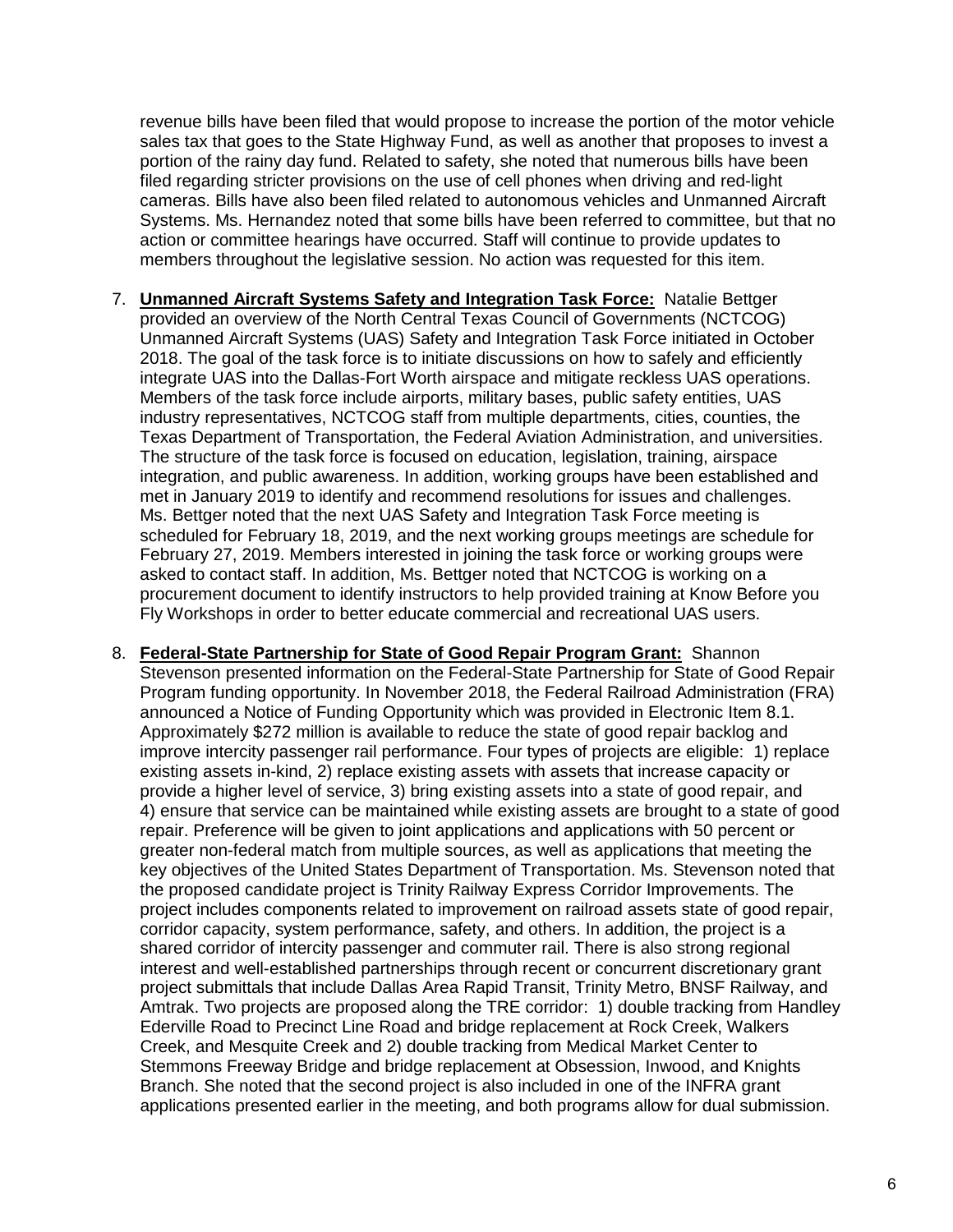The timeline for this effort was reviewed, with letters of support due by March 8, 2019, and applications due March 18, 2019. Staff will request approval of the proposed project at the March 14, 2019, meeting. Additional details were provided in Electronic Item 8.2.

9. **Policy Position on Communication with Tribal Nations:** Jeff Neal provided an overview of the proposed Regional Transportation Council (RTC) policy position to communicate with tribal nations. Even though there are no established tribal lands within the Dallas-Fort Worth region, there was significant tribal nation presence throughout Texas in the past. It is important to ensure that as the region continues to develop and implement transportation projects, the interests of native tribes and others are considered. The draft policy position, included in Electronic Item 9.2, supports goals for communication with tribal nations to facilitate meaningful participation in the transportation planning process and ensure communication and coordination are tailored to meet their needs and interest. Goals of the policy include developing mutual respect, building communication channels, ensuring twoway dialogue, and identifying and engaging early transportation planning opportunities prior to decision making. Various requirements to consult with tribal nations were highlighted, as well as the North Central Texas Council of Governments' role in this effort which includes providing technical assistance to help tribal nations participate more actively in transportation planning, engaging the tribal nations through in person dialogue and written correspondence, and developing a document or plan that provides strategic direction and outlines communication and coordination protocols. Additional efforts include establishing formal agreements for coordination with interested tribal nations and staff training on how to communicate respectfully and effectively. An example was provided in which the Texas Department of Transportation is working with tribes to develop an interpretive panel in Ellis County describing the historical significance in the area. Additional details were provided in Electronic Item 9.1. Mr. Neal noted that action to approve the proposed policy would be requested at the March 14, 2019, meeting. Lee M. Kleinman asked if there were any tribal governments in the Dallas-Fort Worth region. Michael Morris noted that although there are no established nations in the Dallas-Fort Worth area, it remains important to establish a communication policy with tribal nations. Richard Aubin noted that he is an Officer of the Native American Law Section of the State Bar of Texas. He stated that only three federally recognized tribal nations are based in Texas: 1) Tigua, 2) Kickapoo, and 3) Alabama-Coushatta. However, the State of Texas has the fifth largest Native American population of any state. He noted that an established relationship and communication policy with tribal nations is important in order to avoid delay of transportation projects that may have impact to tribal nations' interests.

10. **AirCheckTexas Vehicle Repair and Replacement Program Update:** Chris Klaus provided an update on the AirCheckTexas Vehicle Repair and Replacement Program. The program was established in 2002 to assist low-to-middle income residents repair and replace vehicles that fail inspection or that are ten years old or older. Since that time, the North Central Texas Council of Governments (NCTCOG) has been the regional administrator of the program for residents in nine participating counties. During that time, NCTCOG has processed over 130,000 applications, repaired or replaced over 71,000 vehicles, and assisted in providing incentives in the amount of \$121 million which has accomplished significant emission reduction benefits. Mr. Klaus noted that in the 85th Legislative Session, it was proposed to modernize the program to place more emphasis on the Local Initiative Projects. The appropriations were passed but funding was line-item vetoed by the Governor. In 2017, all participating counties discontinued collection of the \$6 fee from vehicle registrations that funded the program. Since that time, staff has continued to operate on carryover funds that will expire at the end of Fiscal Year 2019. The